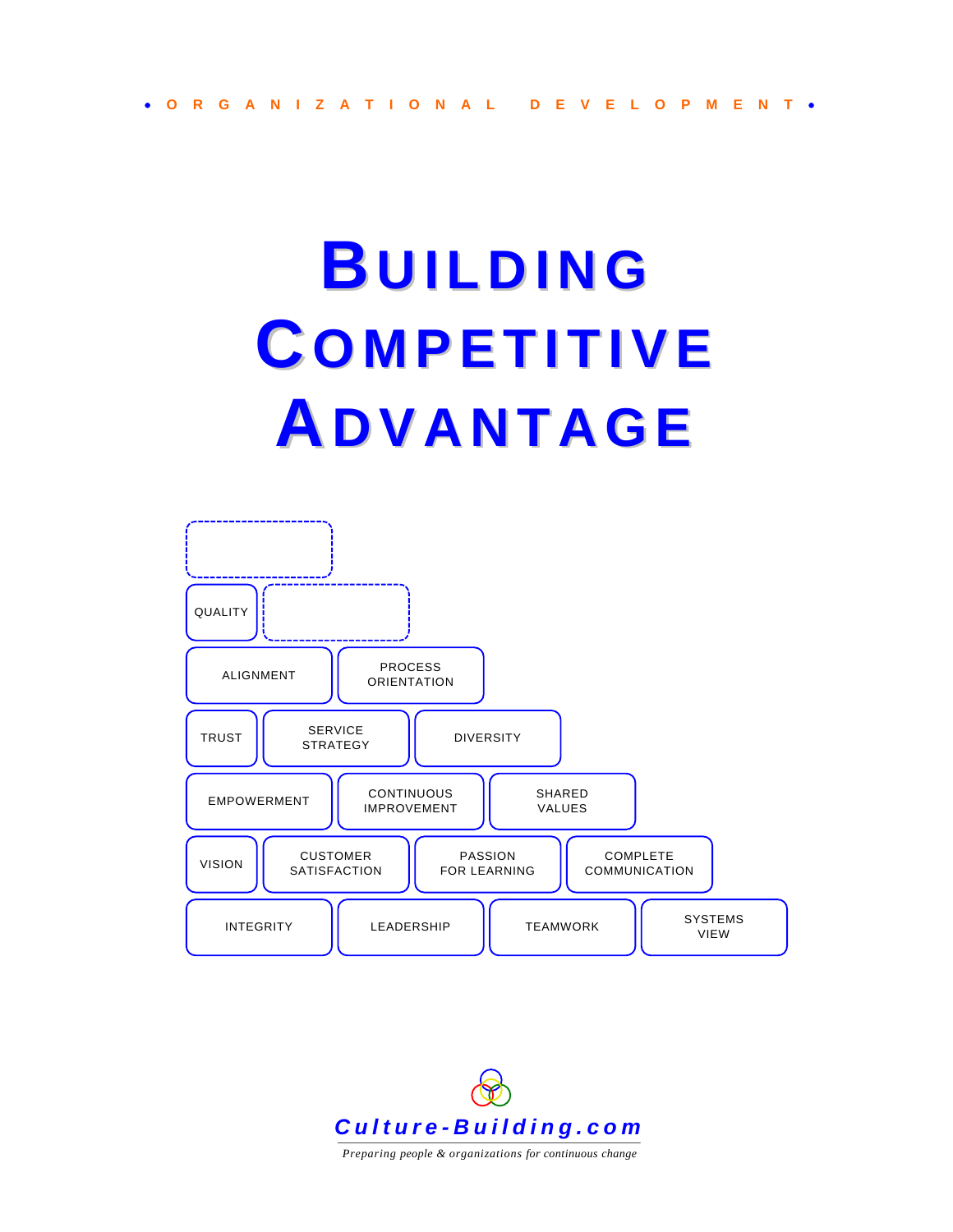## **BUILDING COMPETITIVE ADVANTAGE**

#### **James A. Vaughan, Ph.D.**

*Organizational Psychologist*

#### **Copyright © 2006 by James Vaughan, Ph.D.**

All rights reserved. No part of this publication may be reproduced, distributed, or transmitted in any form or by any means, including photocopying, recording, or other electronic or mechanical methods, without the prior written permission of the publisher, except in the case of Licensees, and with respect to brief quotations and certain noncommercial uses permitted by copyright law. For permission requests, write to the publisher.

Published by Dialog Press, 6015 Gullstrand St., San Diego, CA 92122

ISBN 0-936390-04-2

040900

#### **Ordering information:**

Adobe PDF versions and licenses may be obtained directly from:

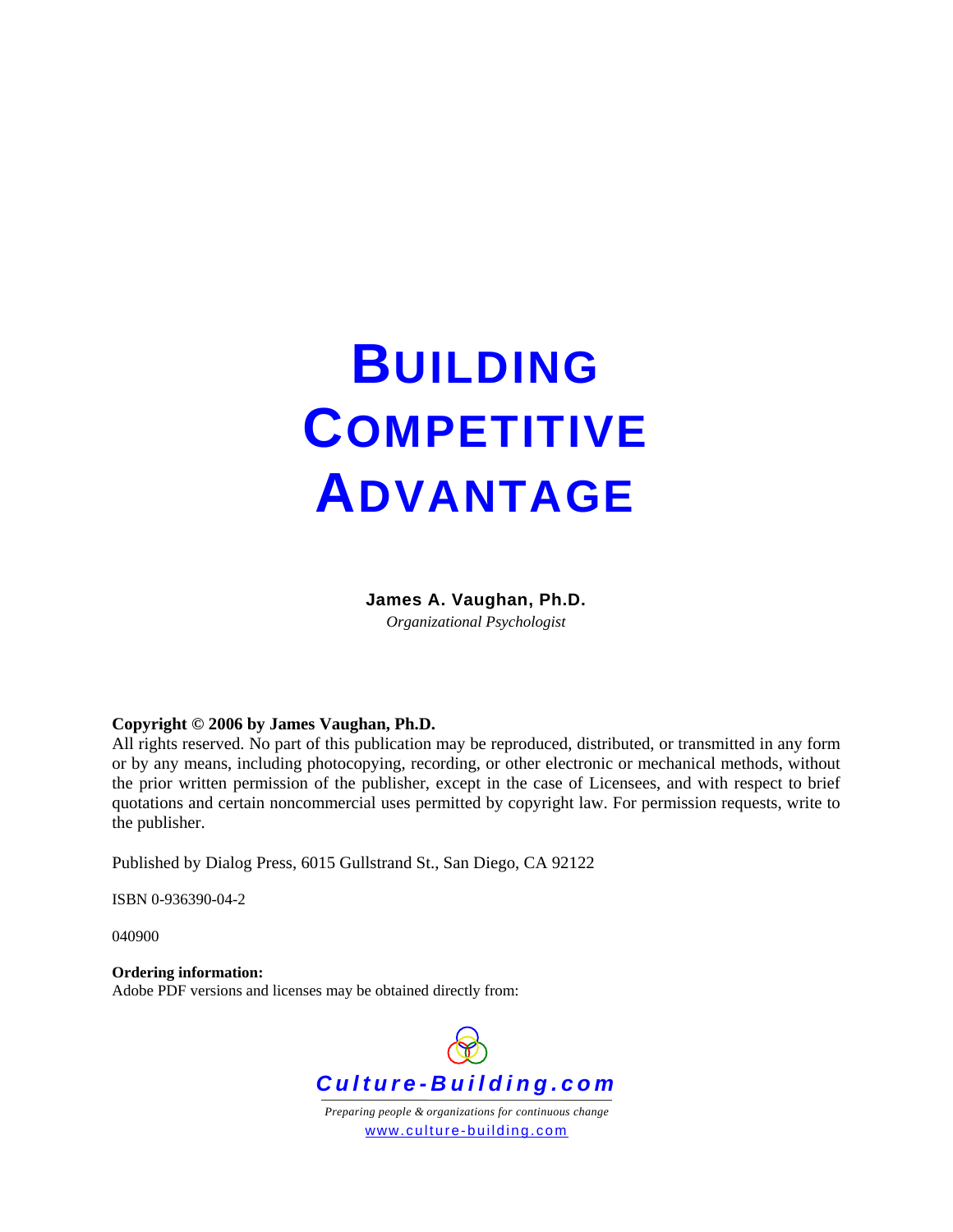

#### **TABLE OF CONTENTS**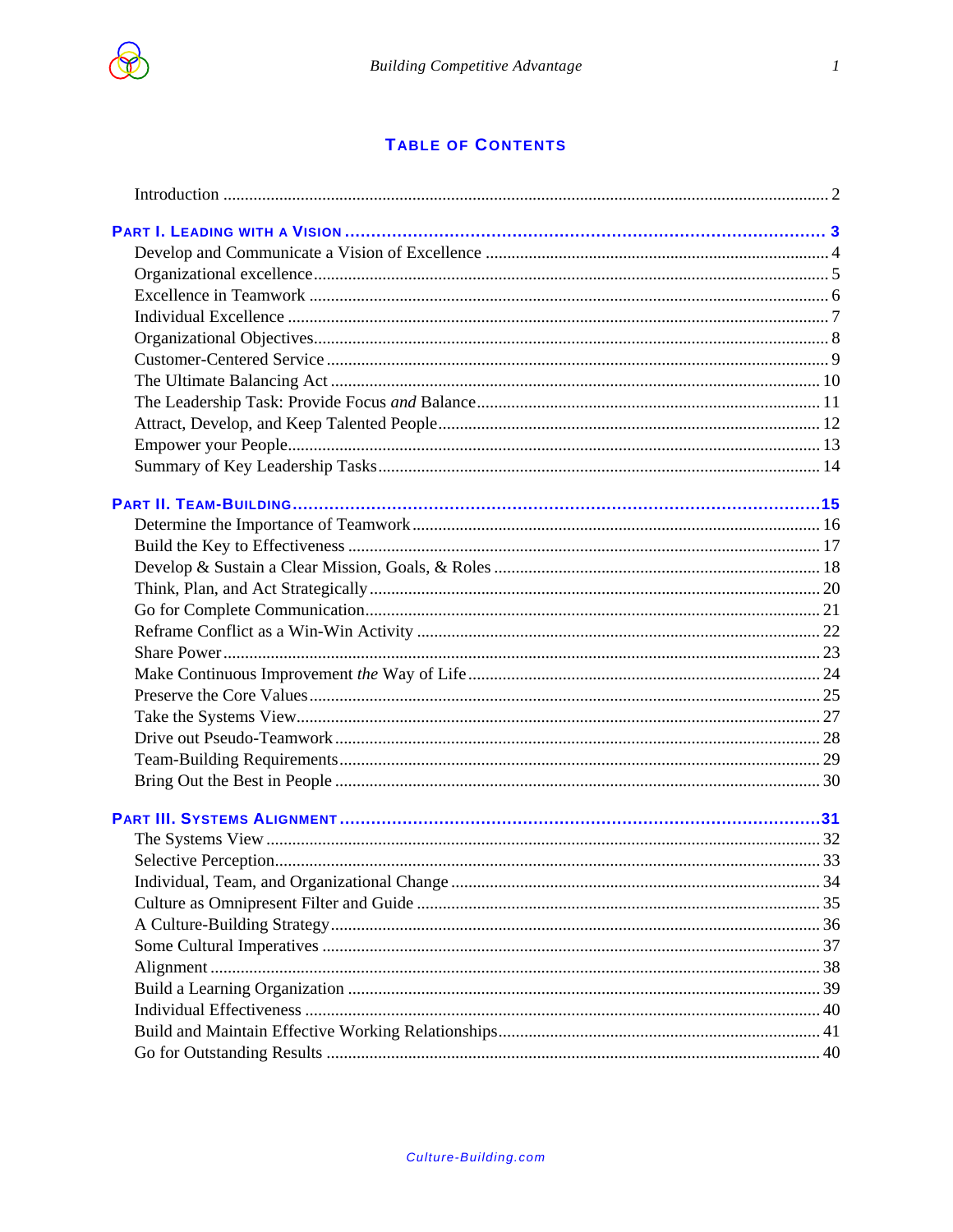<span id="page-3-0"></span>

#### **INTRODUCTION**

The models that follow provide a conceptual map for creating competitive advantage through people. They don't have the precision of a road map that tells you exactly how many miles to your destination, etc. That level of precision may never be possible in this endeavor. Rather, these models are intended to focus attention on the key processes that must be managed in order to build a culture where continuous improvement is the norm—in other words, a learning organization.

True competitive advantage is more difficult to achieve and sustain than ever before. Technological breakthroughs are hard to come by, and when they do occur, they are quickly reverse-engineered and copied by competitors.

It may be that the only truly sustainable competitive advantage lies in the development of a trained, committed work force—people who are energized by an important vision, who are committed to the pursuit of excellence, and who are fairly rewarded for their efforts.

The development of the global marketplace with worthy competitors in virtually every industry has changed the organizational world profoundly. Today, and increasingly in the future, any organization that chooses anything less than the pursuit of excellence (continuous improvement) in serving its customers is choosing to go out of business. In industry after industry, "good enough" is no longer good enough.

Many companies will look for short cuts to excellence, and they will fail in the process. There are no short cuts to excellence. The serious pursuit of excellence requires leaders who can sustain a pointed focus on an important purpose, who value teamwork above individual achievement, and who are constantly working for the best fit between all parts of the organizational system.

The pursuit of excellence is synonymous with continuous improvement. It means learning every day. It means trying new things and failing, but not becoming a failure. It means listening to customers in a way very few companies have done in the past. It means developing partnerships with customers, suppliers, and associates in such a way that everyone benefits and everyone is empowered. It means setting high performance standards today and raising them tomorrow. It means a commitment to the development of people that never wavers.

The information age is placing a new premium on the importance of learning fast. Organizations that can't learn fast are already having difficulty meeting the challenges of rapid change. In the very near future, learning organizations are the only ones that will be able to compete.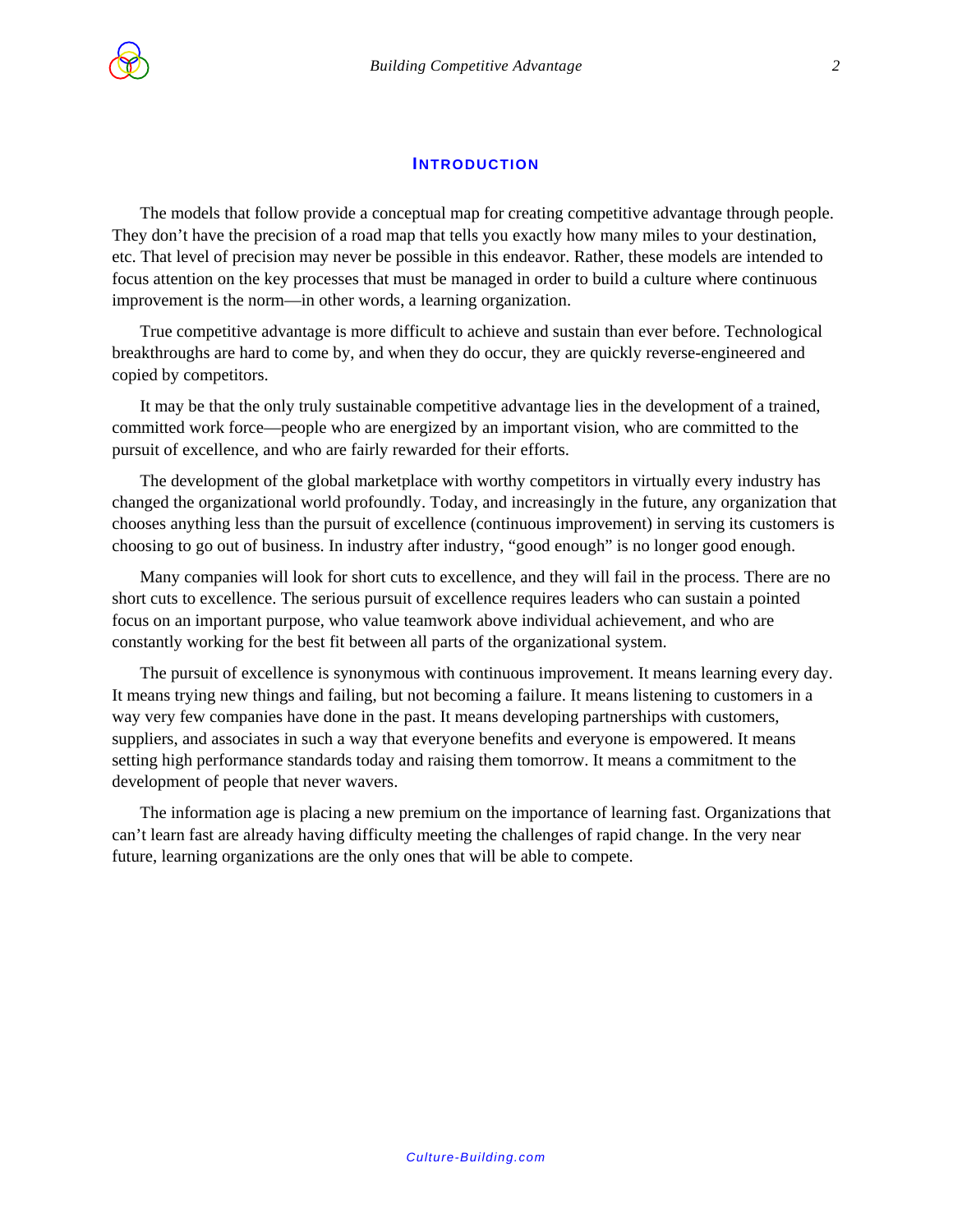<span id="page-4-0"></span>

### **PART I. LEADING WITH A VISION**

#### **Creating a Context of Excellence**

*"The single most visible factor that distinguishes major cultural changes that succeed from those that fail is competent leadership at the top."* 

> *John P. Kotter and James L. Heskett Corporate Culture and Performance*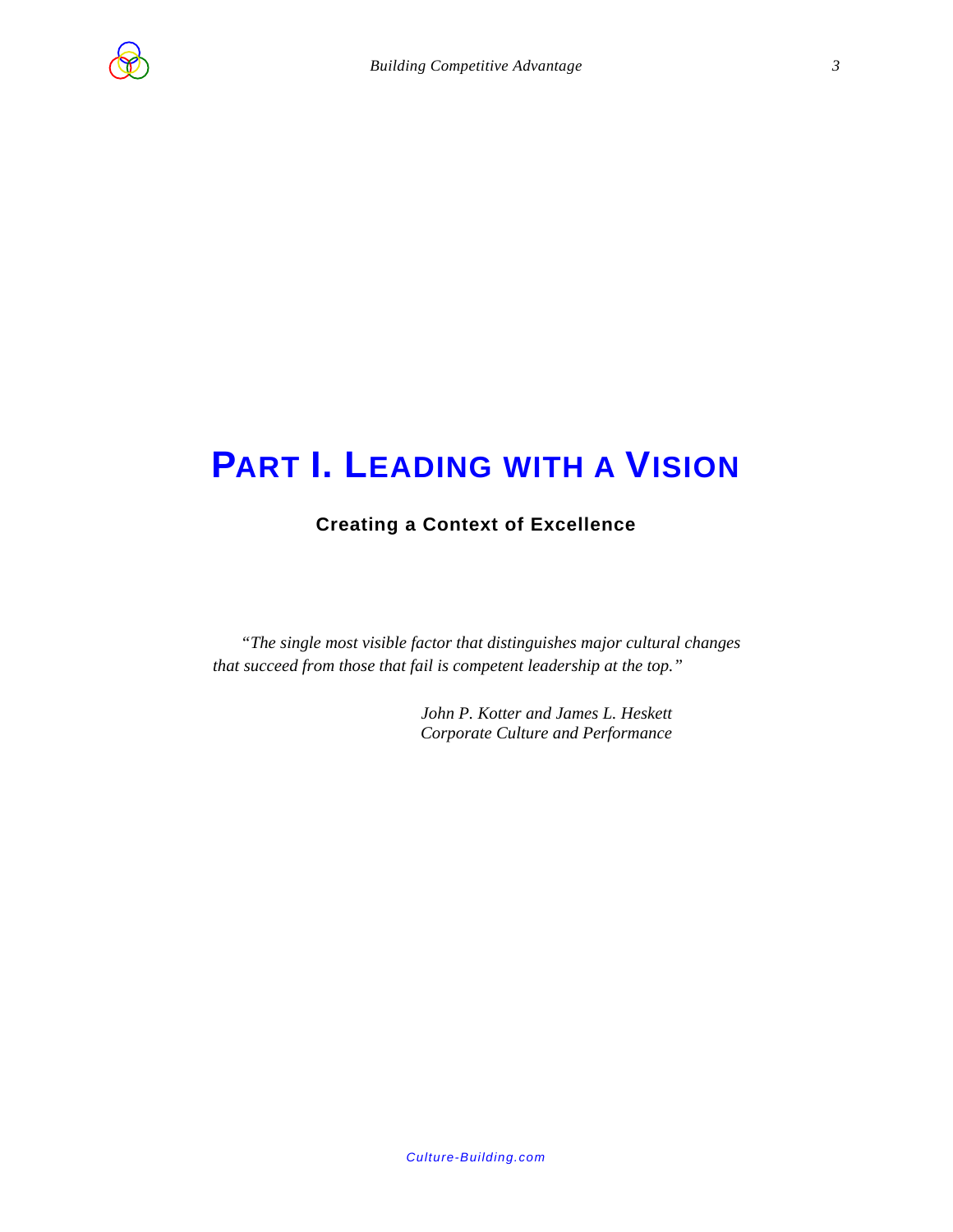<span id="page-5-0"></span>

#### **DEVELOP AND COMMUNICATE A VISION OF EXCELLENCE**



The first and most important, continuing task of leadership is to define a shared vision that energizes and brings out the best in people. A compelling vision paints in broad strokes how the organization intends to serve its customers through individual, team, and organizational excellence.

- **Organizational Excellence** is the pinnacle. Excellence in any form is a serious and often difficult undertaking, but this is the most challenging because of the sustained commitment and cooperation required of so many people. A shared vision provides the focal point for that commitment and cooperation. The more people that can be involved in defining the vision, the better, but the task of sustaining it and keeping it fresh is the major responsibility of top management.
- **Excellence in Teamwork** is a prerequisite to organizational excellence, since most work is accomplished by teams. Each team must have its own vision which supports the organizational vision and aligns with other related teams. Informed Cooperation is the centerpiece of effective teamwork throughout the organization.
- **Individual Excellence** in support of team and organizational goals should be encouraged and rewarded. People want to excel as individuals *and* as members of a team. When desired outcomes are clearly defined under the umbrella of an organizational vision and mission, there need be no conflict among any of the forms of excellence.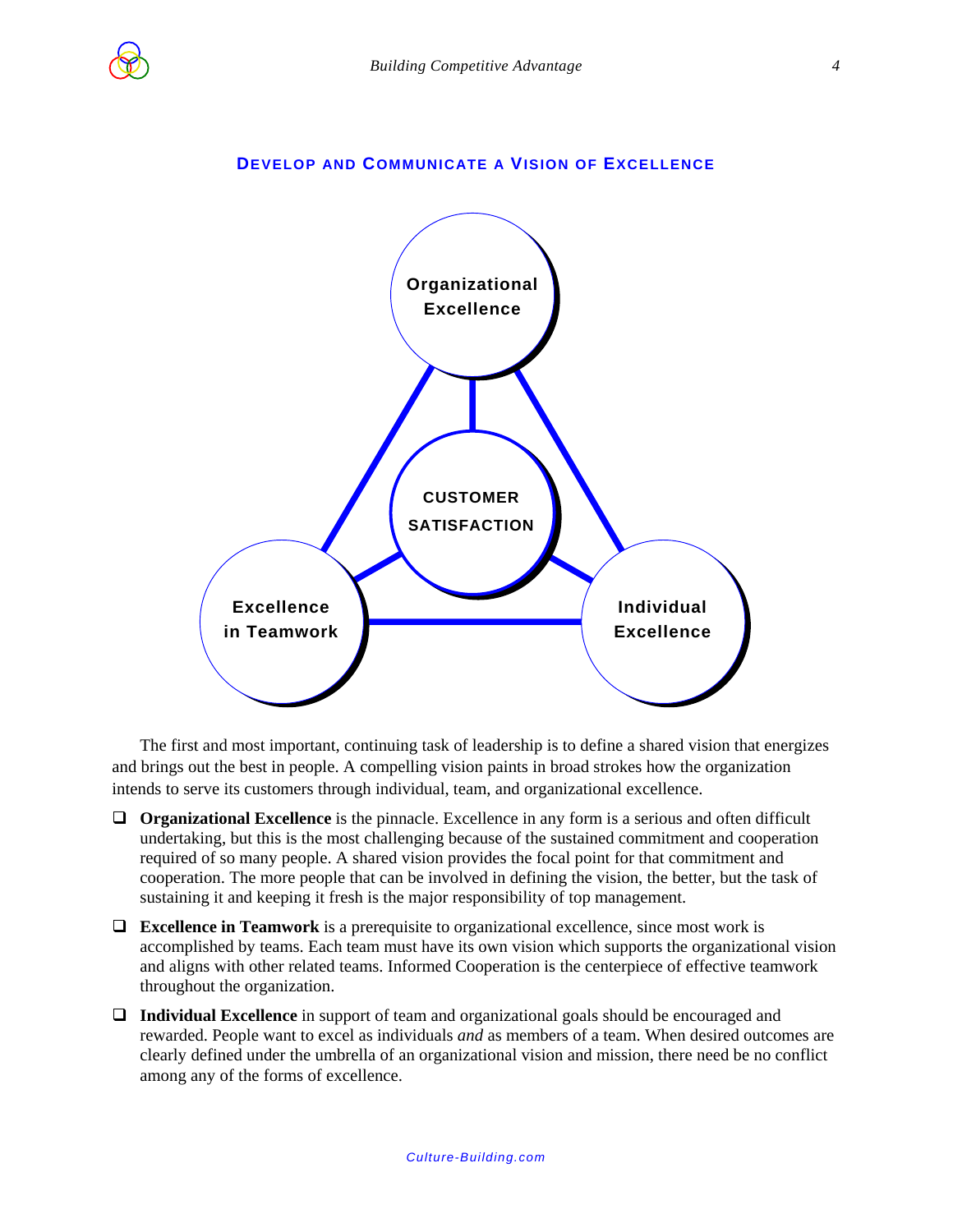

#### **ORGANIZATIONAL EXCELLENCE**

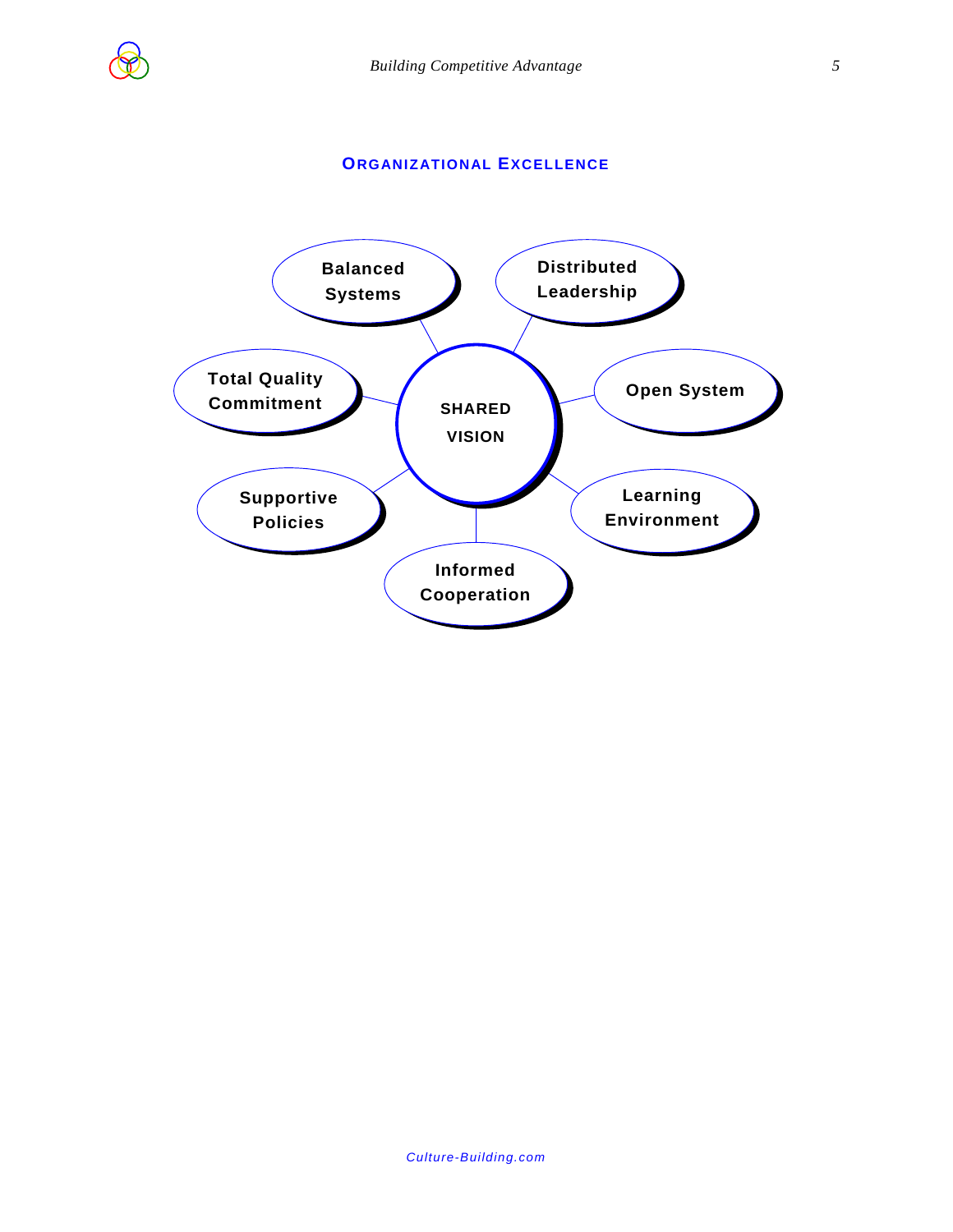<span id="page-7-0"></span>

#### **EXCELLENCE IN TEAMWORK**

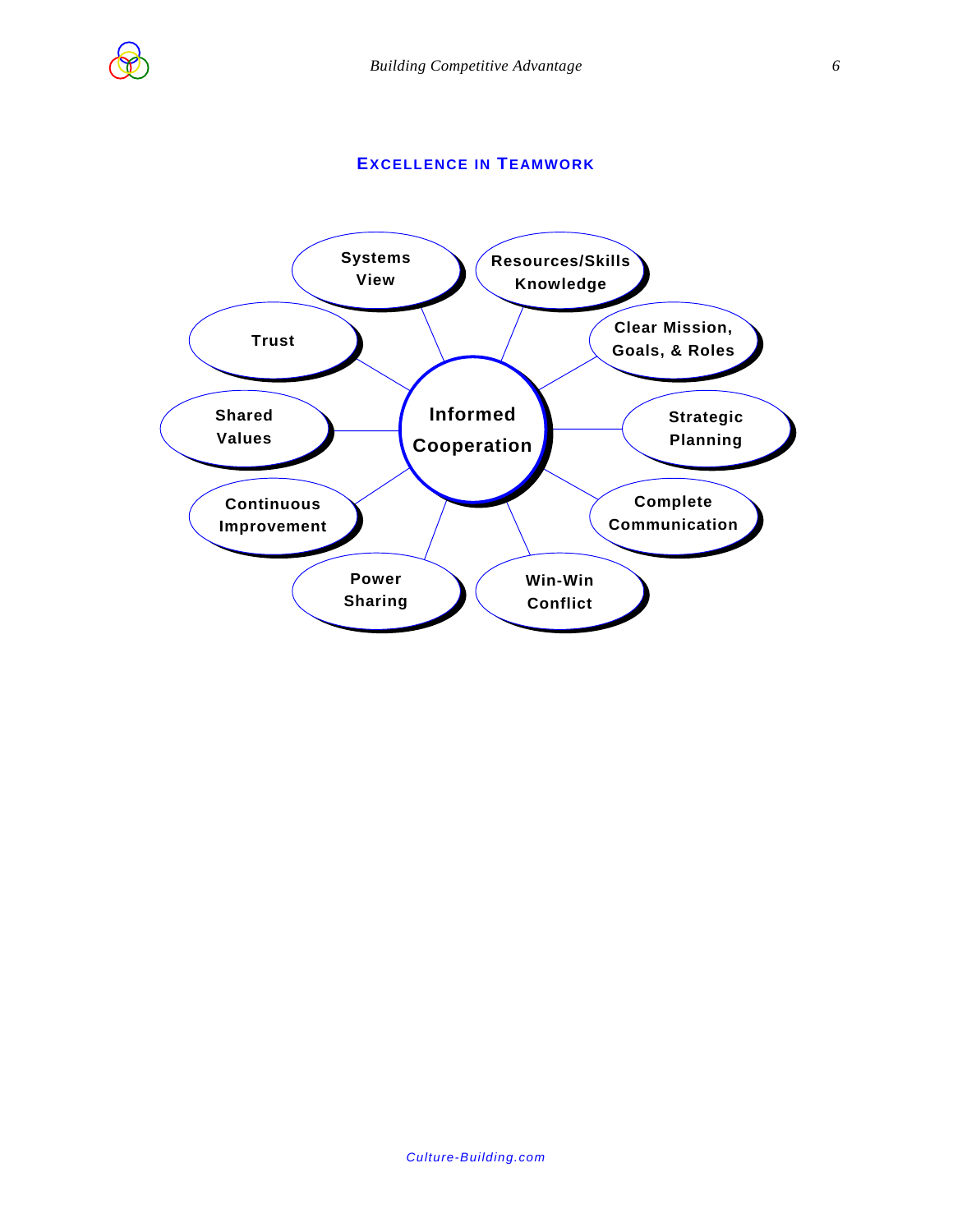<span id="page-8-0"></span>

#### **INDIVIDUAL EXCELLENCE**

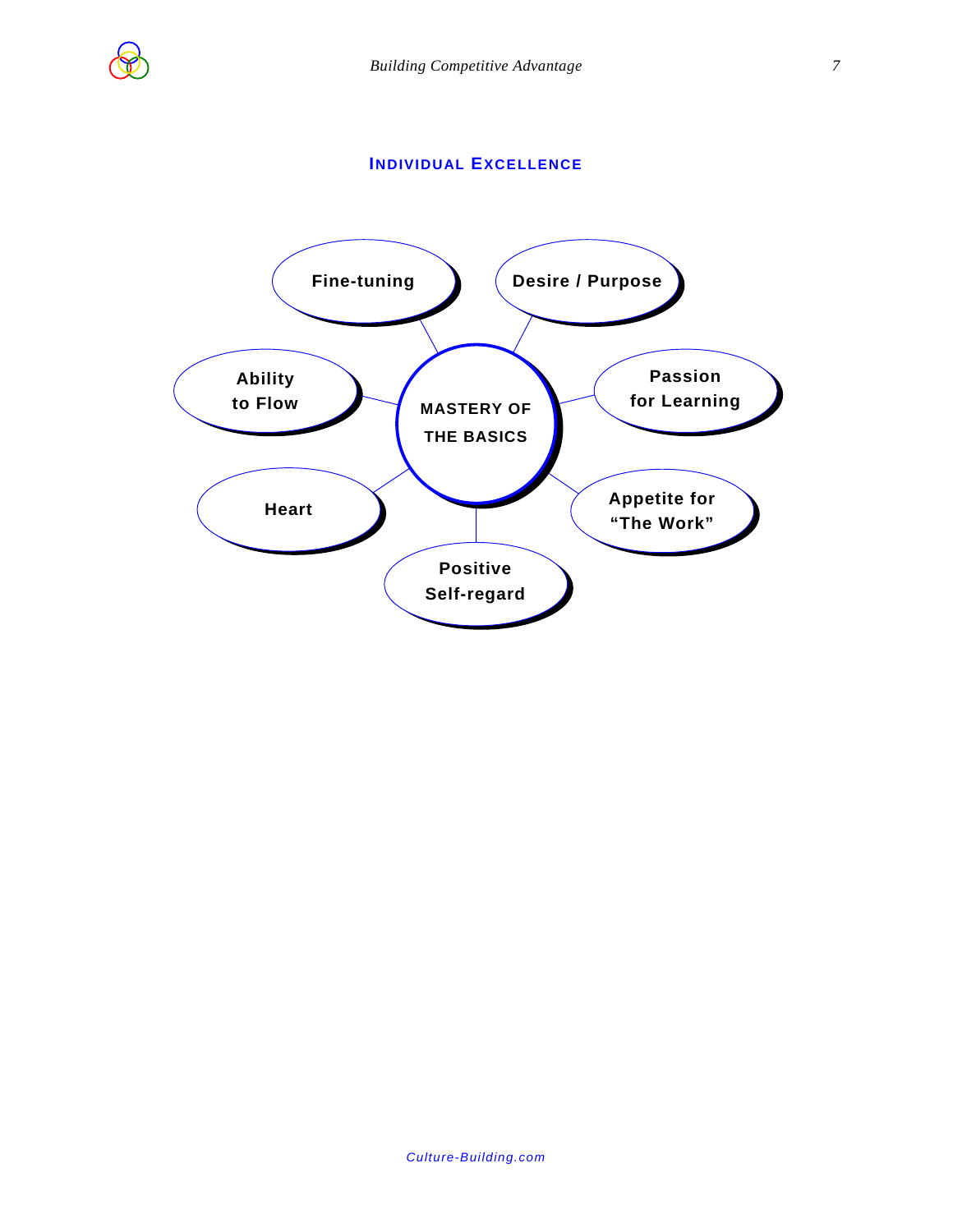<span id="page-9-0"></span>

#### **ORGANIZATIONAL OBJECTIVES**

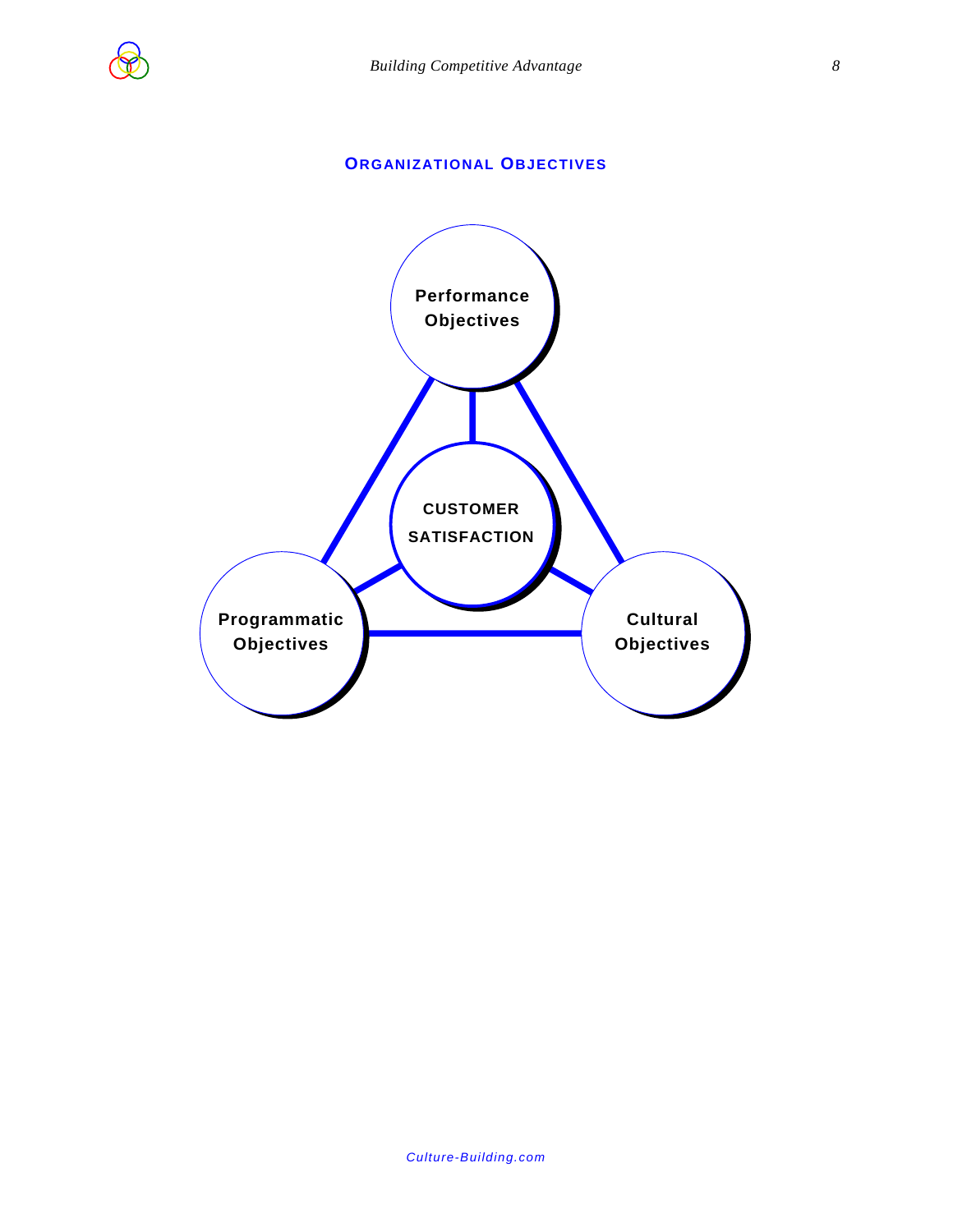<span id="page-10-0"></span>

#### **CUSTOMER-CENTERED SERVICE**

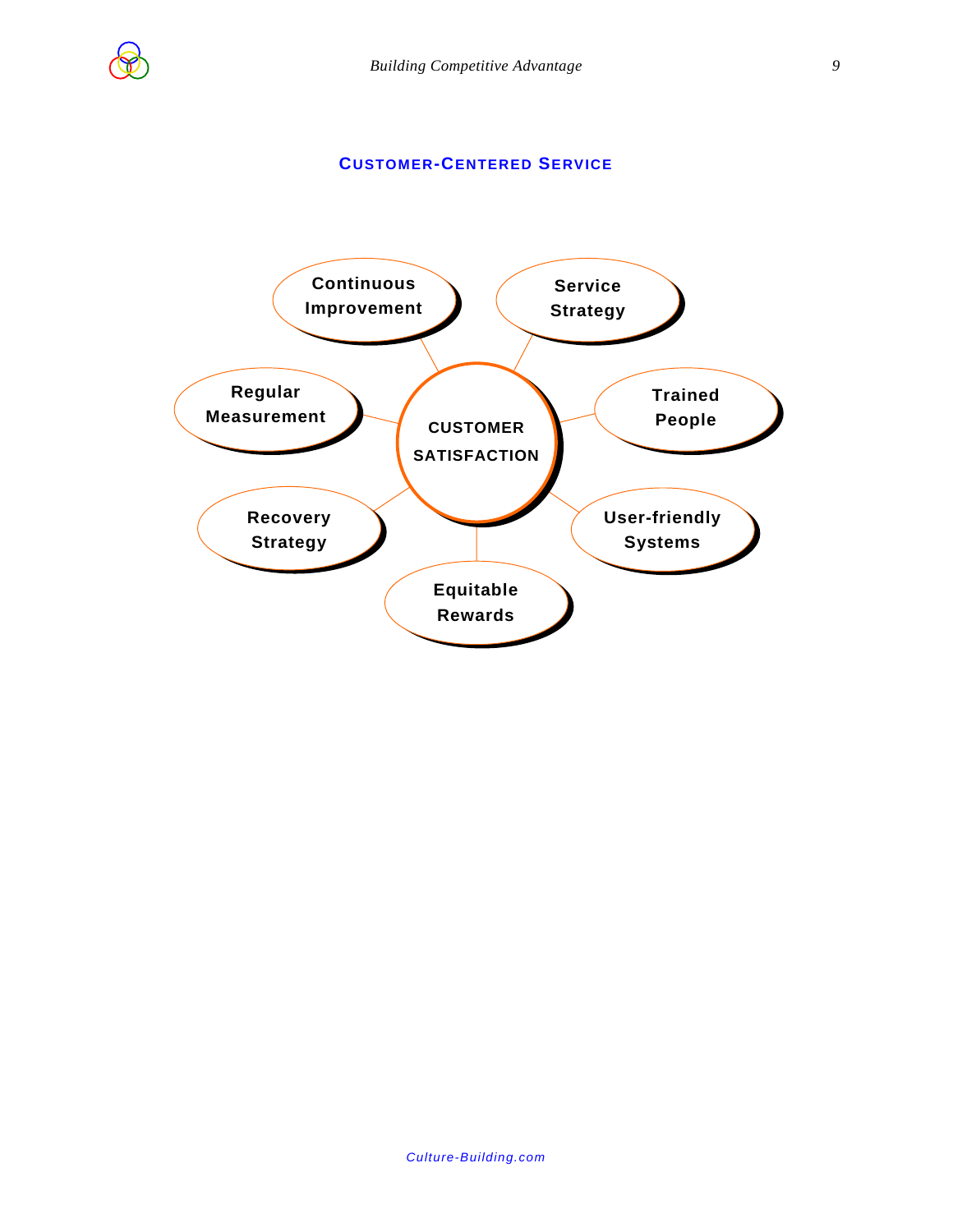<span id="page-11-0"></span>

#### **THE ULTIMATE BALANCING ACT**

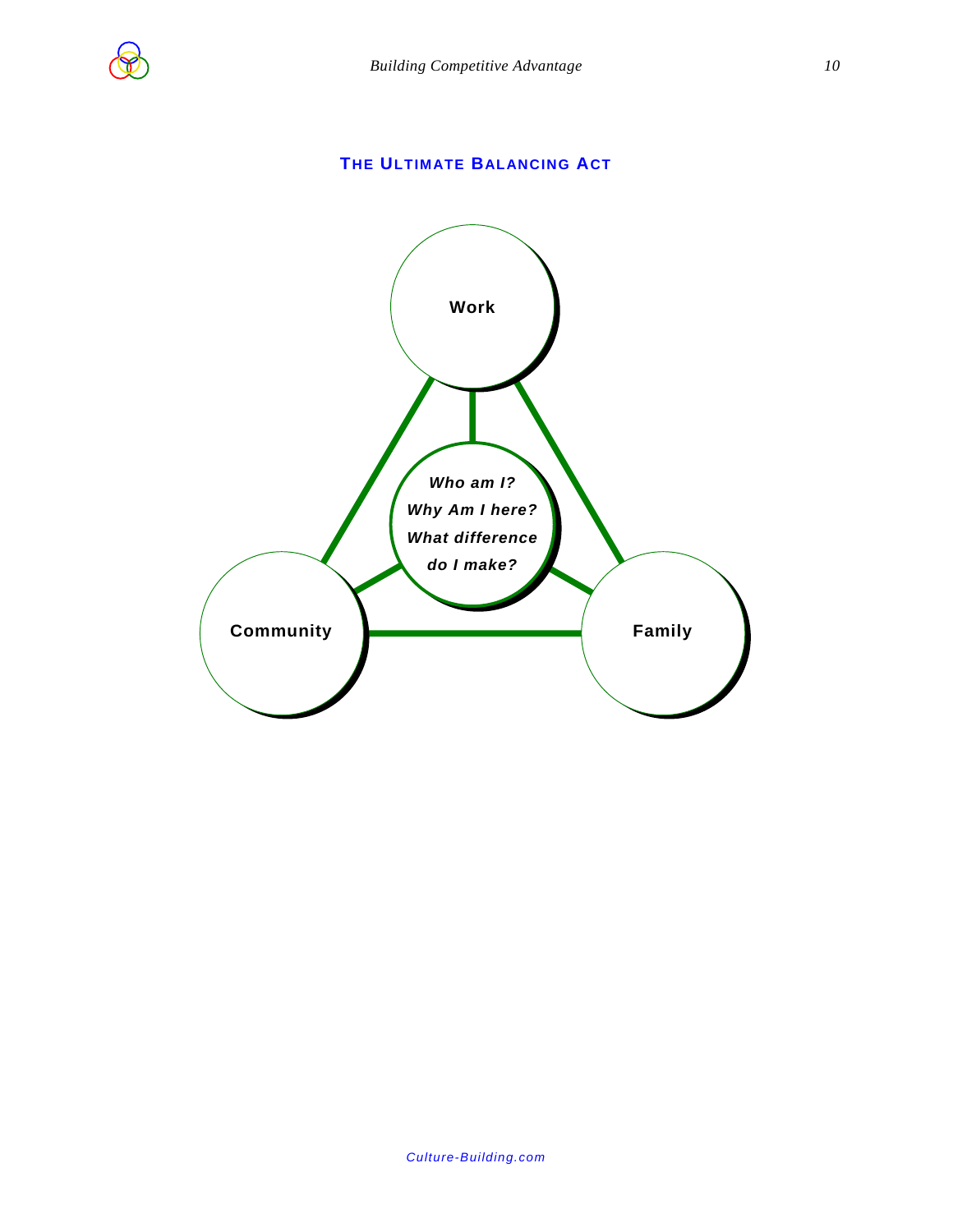<span id="page-12-0"></span>

#### **THE LEADERSHIP TASK: PROVIDE FOCUS** *and* **BALANCE**



*A Near Fanatical Commitment To Individual, Team, & Organizational Excellence*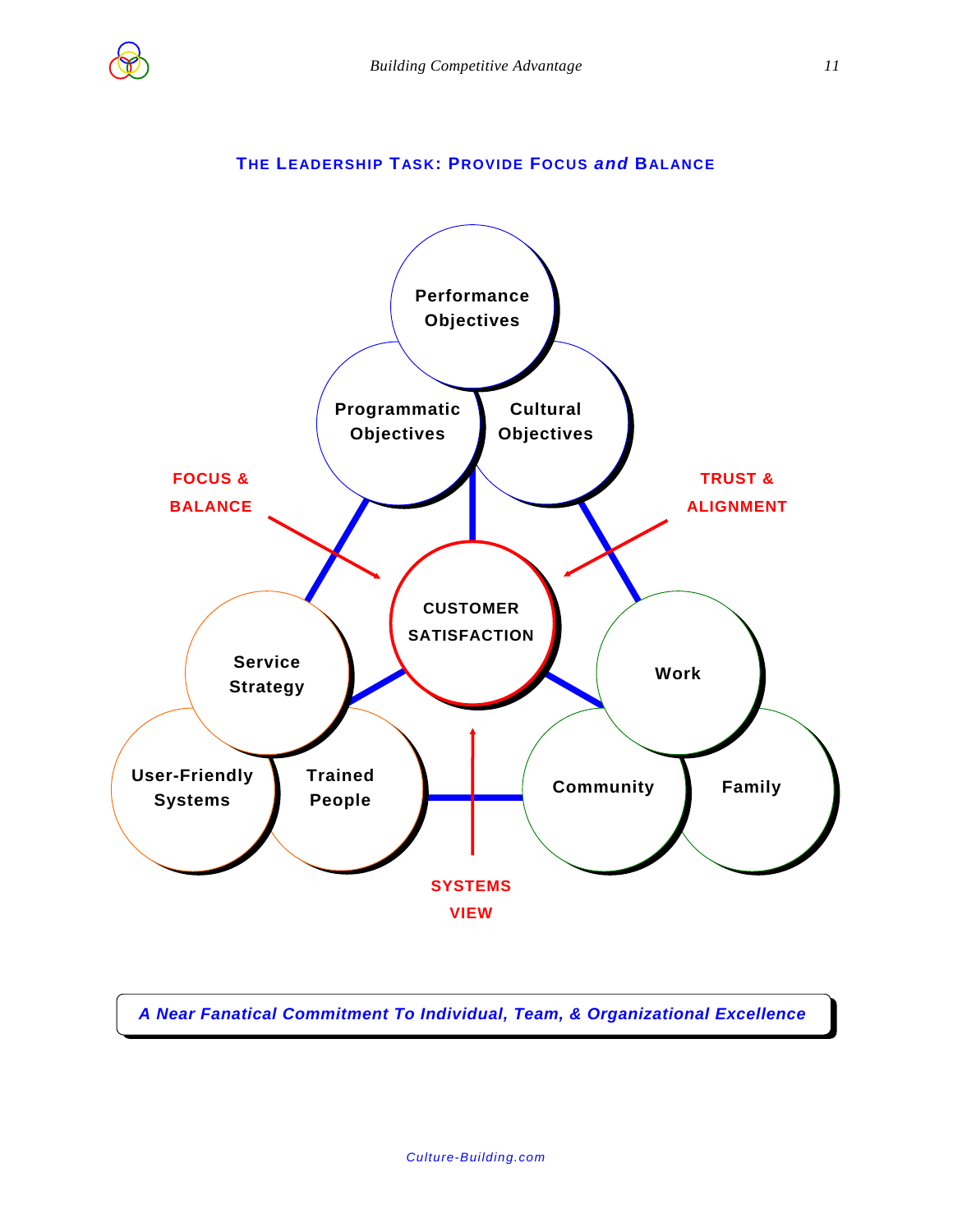<span id="page-13-0"></span>

#### **ATTRACT, DEVELOP, AND KEEP TALENTED PEOPLE**

When a new person joins the organization, there's a unique window of opportunity to help him or her get off on the right foot. Typically, the new associate is highly motivated to learn the ropes and become a contributing member of the organization as quickly as possible. There will probably never be another time in their careers when they are as hungry for information and guidance.

Establishing an orientation program to help new associates learn the right things about their particular assignment and the organization as a whole is a primary leadership responsibility.

Here are some ways to maximize the chances for success:

- Clarify expectations: get the best fit possible between individual goals/needs and organizational *goals/needs.*
- *Get clear agreement on the commitment to goals/mission/vision.*
- *Make a conscious decision regarding how much freedom is being delegated to determine strategy and set supporting goals.*
- *Set short-term milestones that will be good indicators of effective performance.*
- *Check progress early and often so that any needed course corrections can be made quickly and easily.*
- *Emphasize and insist on good alignment—not conformity.*
- *Maintain an attitude of conscious optimism regarding the person's ultimate success and make it easy to talk about short-term problems, mistakes and failures.*
- *Be available to listen and be slow to offer advice and suggestions.*
- *Celebrate the successful completion of milestones and set new ones.*
- *View the relationship as a partnership of adults instead of the old boss-subordinate trap.*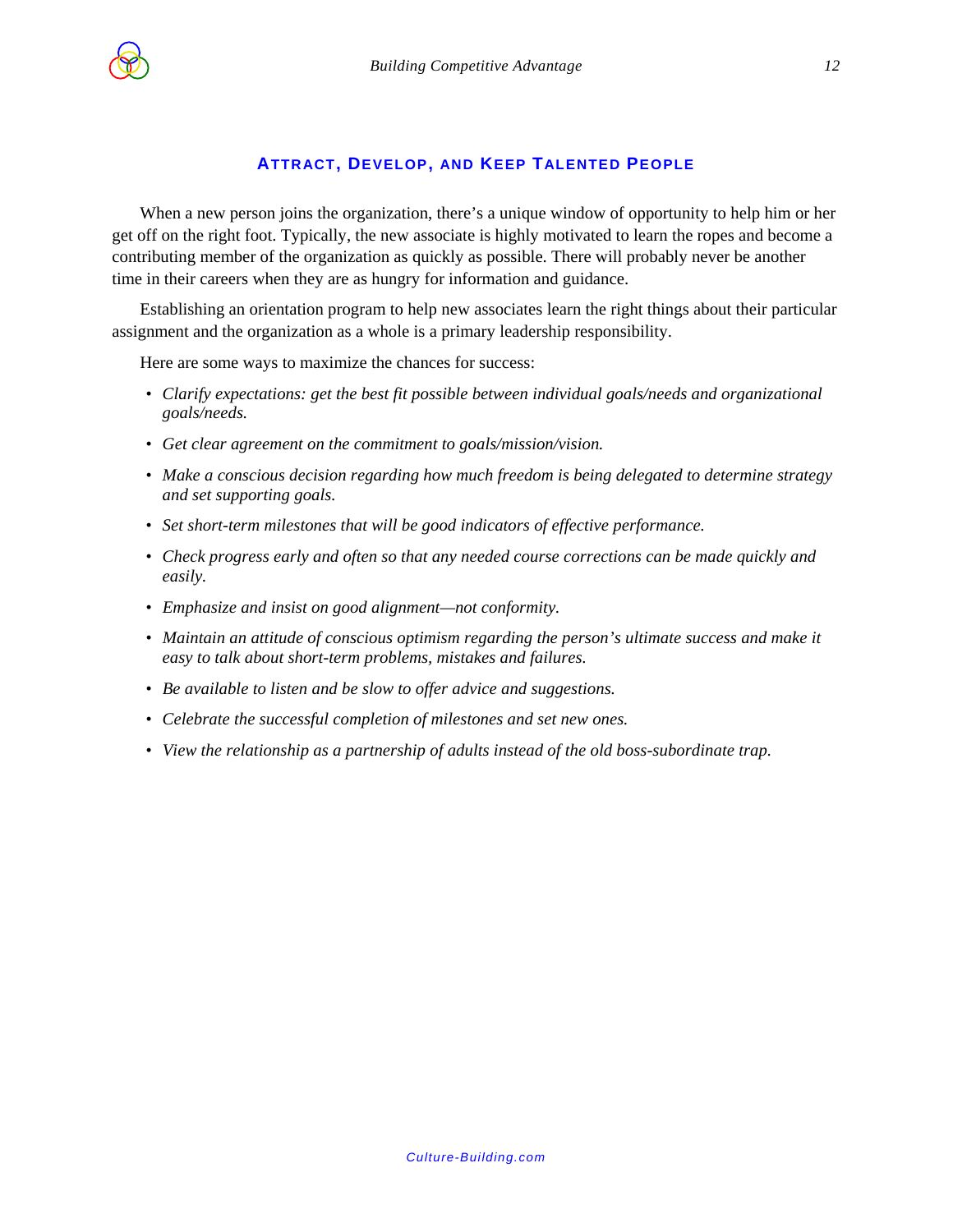<span id="page-14-0"></span>

#### **EMPOWER YOUR PEOPLE**

#### **Leaders who empower others:**

- **1. Involve them in the development of a shared vision.** 
	- have a personal sense of purpose (believe they can make a difference).
	- inspire others to be good team players.
	- provide focus and balance in the pursuit of their vision.
- **2. Share information freely so that everyone has the information they need to make informed decisions.** 
	- communicate openly and honestly, and actively encourage others to do the same.
	- think and communicate inclusively more than exclusively.
	- listen more than they speak.
	- encourage diverse opinions and open disagreement.

#### **3. Have a sense of the fundamental equality of all people.**

- view organizational members as partners, not subordinates.
- trust themselves and extend trust readily to others.
- accept and affirm the unique talents, interests, and values of each person.
- treat everyone with dignity and respect.
- involve others in the joint evaluation of results.
- **4. Direct their own efforts toward creating the conditions where others can be successful in pursuit of their shared vision.** 
	- work to ensure the best possible fit between personal and business goals.
	- engage people in the creation of policies and norms that support goal achievement and in the elimination of restrictive and meaningless ones.
	- create opportunities instead of obligations.
	- encourage people to manage themselves—to take full responsibility for their actions and results.
- **5. Work constantly to build a learning environment in which continuous improvement is the guiding principle.** 
	- model risk-taking—encourage everyone to view "mistakes" as learning opportunities.
	- actively work to decrease fear and anxiety.
	- honor the creative process.
	- are incessantly curious about the way things work.
- **6. Have a clear set of values and consistently check their actions against them.** 
	- are able to model most of the behaviors they seek from others.
	- are good followers.
	- tend the core values of honesty, integrity, and good corporate citizenship.
	- bring out the best in themselves and others.

#### **7. Have positive self-regard--are able to fail without becoming a failure.**

- are self-confident enough to welcome the most talented people they can find.
- are patient and persistent.
- are flexible and have a high tolerance for ambiguity.
- have a good sense of humor--don't take themselves too seriously.